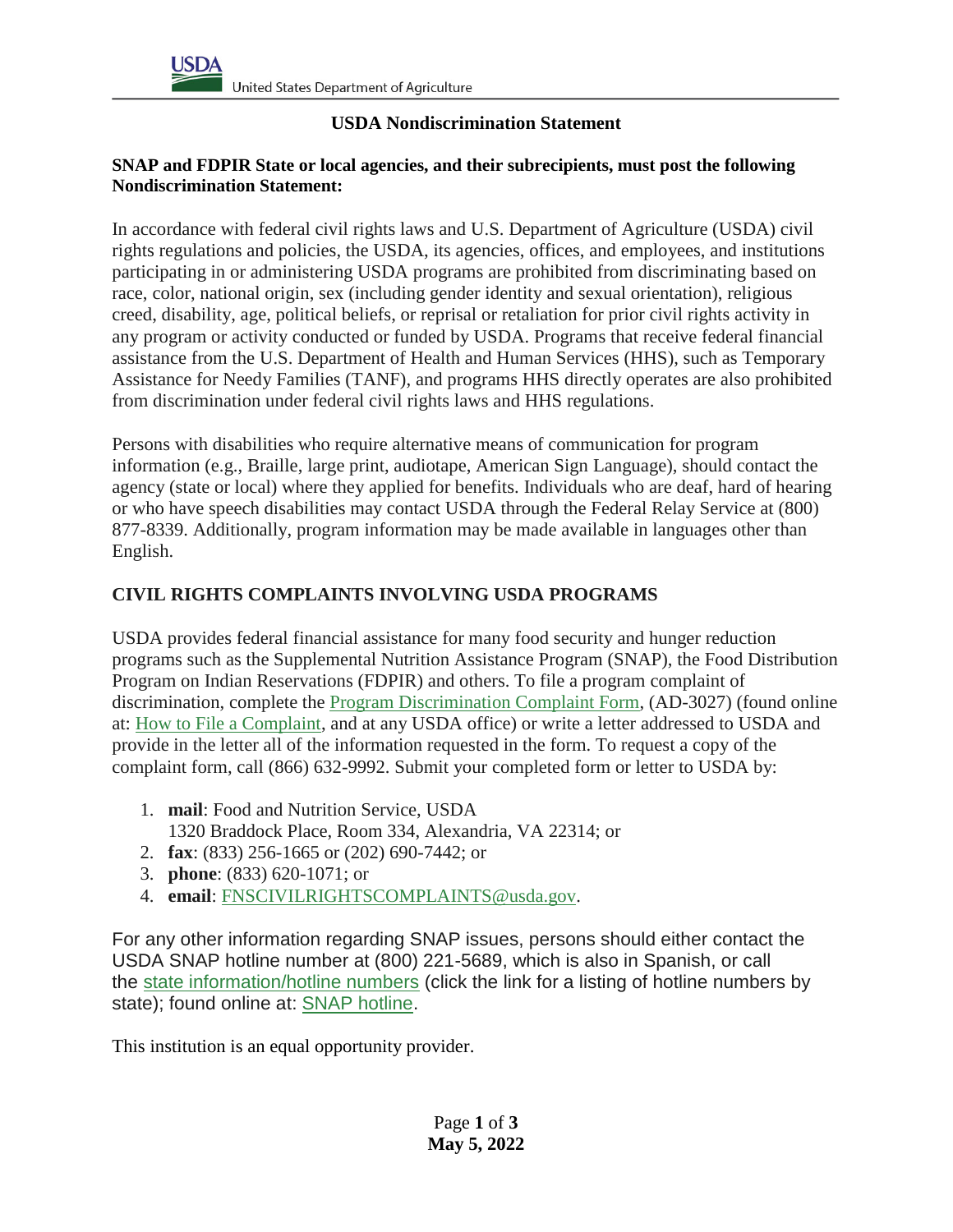# **CIVIL RIGHTS COMPLAINTS INVOLVING HHS PROGRAMS**

HHS provides federal financial assistance for many programs to enhance health and well-being, including TANF, Head Start, the Low Income Home Energy Assistance Program (LIHEAP), and others. If you believe that you have been discriminated against because of your race, color, national origin, disability, age, sex (including pregnancy, sexual orientation, and gender identity), or religion in programs or activities that HHS directly operates or to which HHS provides federal financial assistance, you may file a complaint with the Office for Civil Rights (OCR) for yourself or for someone else.

To file a complaint of discrimination for yourself or someone else regarding a program receiving federal financial assistance through HHS, complete the form on line through OCR's Complaint Portal at [https://ocrportal.hhs.gov/ocr/.](https://ocrportal.hhs.gov/ocr/) You may also contact OCR via mail at: Centralized Case Management Operations, U.S. Department of Health and Human Services, 200 Independence Avenue, S.W., Room 509F HHH Bldg., Washington, D.C. 20201; fax: (202) 619-3818; or email: [OCRmail@hhs.gov.](http://mailto:OCRmail@hhs.gov/) For faster processing, we encourage you to use the OCR online portal to file complaints rather than filing via mail. Persons who need assistance with filing a civil rights complaint can email OCR at [OCRMail@hhs.gov](http://mailto:OCRmail@hhs.gov/) or call OCR toll-free at 1-800-368- 1019, TDD 1-800-537-7697. For persons who are deaf, hard of hearing, or have speech difficulties, please dial 7-1-1 to access telecommunications relay services. We also provide alternative formats (such as Braille and large print), auxiliary aids and language assistance services free of charge for filing a complaint.

This institution is an equal opportunity provider.